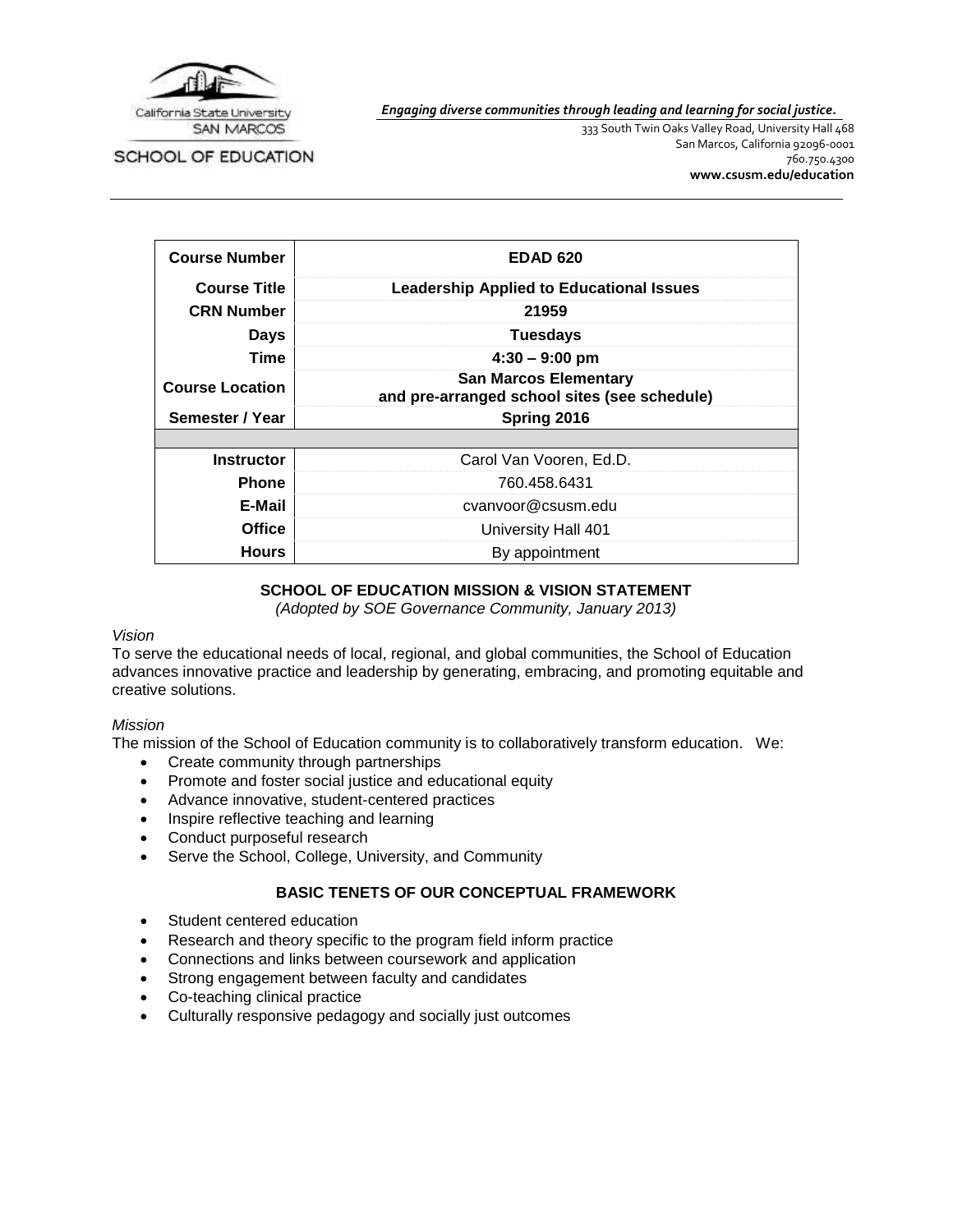# **COURSE DESCRIPTION**

This course guides the candidate to develop an actionable and sustainable vision of teaching and learning that is responsive to the changing context of a given school and local education agency, including the ability to lead others in collaboratively developing, implementing, and evaluating the vision. Candidates will reflect upon and articulate their knowledge, skills, and dispositions in leading diverse school communities in the 21<sup>st</sup> century.

#### **Course Prerequisites**

Continual progress in the program of study.

#### **Course Objectives**

- 1. Develop strategies to include the broader community and experience various school communities including families, agencies, and community organizations
- 2. Demonstrate the ability to network with other professionals to improve personal knowledge and skills necessary for the job of a school administrator.
- 3. Demonstrate the skills of communicating information through a variety of media.
- 4. Visit schools to understand the variable political, social, economic, and cultural contexts of K-12 education in our communities
- 5. Communicate and debate the major theories and concepts in educational leadership including current educational issues.
- 6. Demonstrate a level of preparation to apply for a position in educational leadership.

#### **Unique Course Requirements**

There are several field trips during class time to schools in this course.

#### **Credit Hour Policy Statement**

Per the University Credit Hour Policy:

Students are expected to spend a minimum of two hours outside of the classroom each week for each unit of credit engaged in learning.

### **REQUIRED TEXTS**

Select from one of the three texts to read and discuss in a group:

- Hattie, J. (2008). *Visible learning: A synthesis of over 800 meta-analyses relating to achievement* (1st ed). New York, NY: Routledge.
- Marzano, R. J. (2003). *What works in schools: Translating research into action*. Alexandria, VA: Association for Supervision & Curriculum Development.

Whitaker, T. (2011). *What great principals do differently: Eighteen things that matter most* (2nd ed). Larchmont, NY: Eye on Education.

In addition, please stay informed by regularly reading:

- *Education Week*
- ACSD newsletters
- Articles posted on Cougar Courses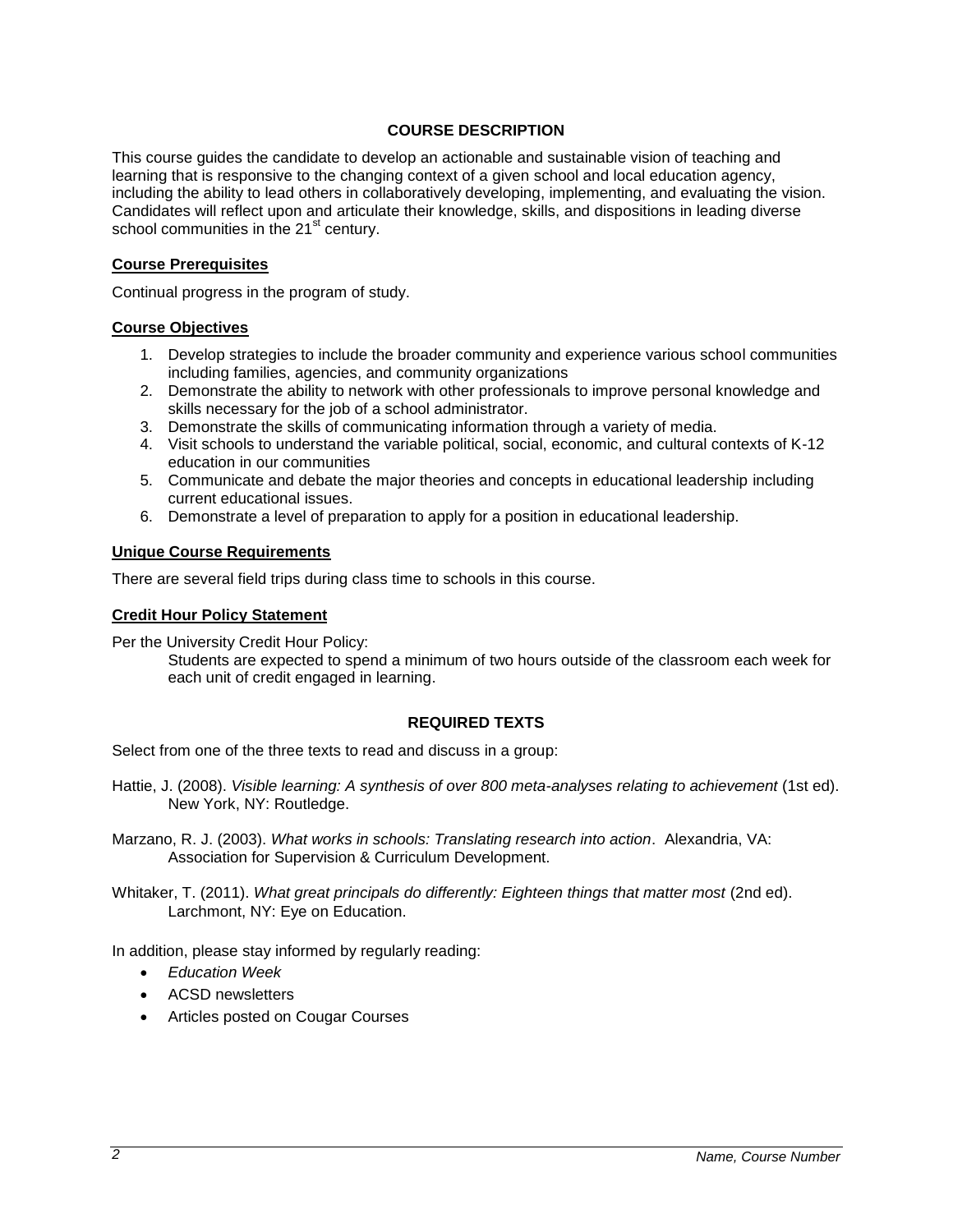# **STUDENT LEARNING OUTCOMES**

California Administrator Performance Expectations (CAPEs)

- CAPE 1: Developing and Articulating a Vision of Teaching and Learning for the School Consistent with the Local Education Agency's Overall Vision and Goals
- CAPE 3: Leading by Example to Promote Implementation of the Vision
- CAPE 7: Demonstrating Understanding of the School and Community Context, Including the Instructional Implications of Cultural/Linguistic, Socioeconomic, and Political Factors
- CAPE 13: Modeling Life-Long Learning and Job-Related Professional Growth
- CAPE 19: Representing and Promoting the School's Accomplishments and Needs to the LEA and the Public

# **GENERAL CONSIDERATIONS**

#### **Assessment of Professional Dispositions**

Assessing a candidate's dispositions within a professional preparation program is recognition that teaching and working with learners of all ages requires not only specific content knowledge and pedagogical skills, but positive attitudes about multiple dimensions of the profession. The School of Education has identified six dispositions – social justice and equity, collaboration, critical thinking, professional ethics, reflective teaching and learning, and life-long learning—and developed an assessment rubric. The Preliminary Administration Services credential has two additional dispositions: visionary and ready to lead. For each dispositional element, there are three levels of performance *unacceptable*, *initial target*, and *advanced target*. The description and rubric for the three levels of performance offer measurable behaviors and examples.

The assessment is designed to provide candidates with ongoing feedback for their growth in professional dispositions and includes a self-assessment by the candidate. The dispositions and rubric are presented, explained and assessed in one or more designated courses in each program as well as in field study experiences. Based upon assessment feedback candidates will compose a reflection that becomes part of the candidate's portfolio. Candidates are expected to meet the level of *initial target* during the program.

### **School of Education Attendance Policy**

Due to the dynamic and interactive nature of courses in the School of Education, all candidates are expected to attend all classes and participate actively. At a minimum, candidates must attend more than 80% of class time, or s/he may not receive a passing grade for the course at the discretion of the instructor. Individual instructors may adopt more stringent attendance requirements. Should the candidate have extenuating circumstances, s/he should contact the instructor as soon as possible. *(Adopted by the COE Governance Community, December, 1997).* .

#### **Students with Disabilities Requiring Reasonable Accommodations**

Candidates with disabilities who require reasonable accommodations must be approved for services by providing appropriate and recent documentation to the Office of Disable Student Services (DSS). This office is located in Craven Hall 4300, and can be contacted by phone at (760) 750-4905, or TTY (760) 750-4909. Candidates authorized by DSS to receive reasonable accommodations should meet with their instructor during office hours or, in order to ensure confidentiality, in a more private setting.

### **All University Writing Requirement**

This course meets the university's writing requirement of at least 2500 words. Students are expected to use academic writing style consistent with graduate level courses. Written assignments will include out of class assignments as well as in class assignments.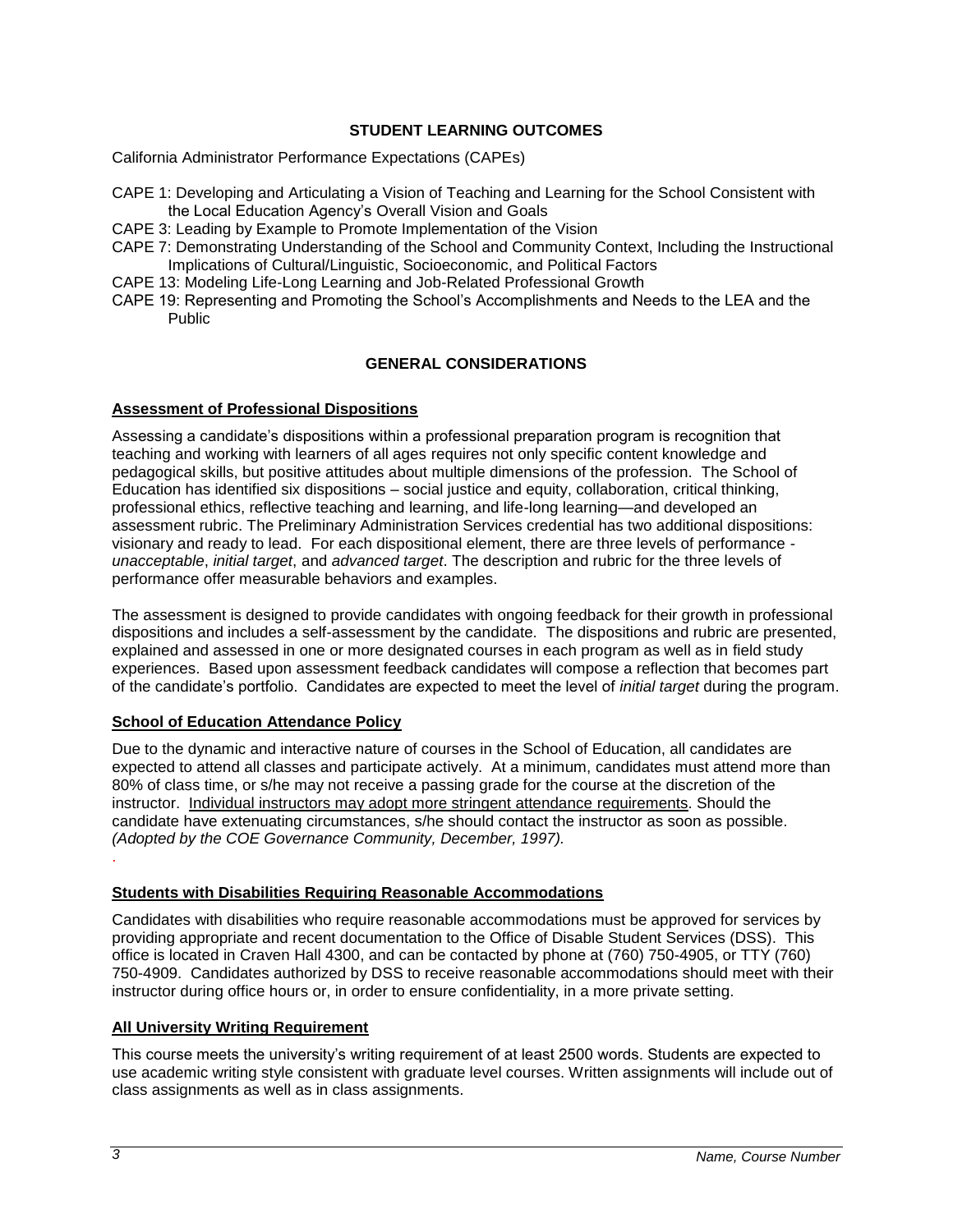# **CSUSM Academic Honesty Policy**

Students will be expected to adhere to standards of academic honesty and integrity, as outlined in the Student Academic Honesty Policy. All assignments must be original work, clear and error-free. All ideas/material that are borrowed from other sources must have appropriate references to the original sources. Any quoted material should give credit to the source and be punctuated accordingly.

Academic Honesty and Integrity: Students are responsible for honest completion and representation of their work. Your course catalog details the ethical standards and penalties for infractions. There will be zero tolerance for infractions. If you believe there has been an infraction by someone in the class, please bring it to the instructor's attention. The instructor reserves the right to discipline any student for academic dishonesty, in accordance with the general rules and regulations of the university. Disciplinary action may include the lowering of grades and/or the assignment of a failing grade for an exam, assignment, or the class as a whole.

Incidents of Academic Dishonesty will be reported to the Dean of Students. Sanctions at the University level may include suspension or expulsion from the University.

# Refer to the full Academic Honesty Policy at:

[http://www.csusm.edu/policies/active/documents/Academic\\_Honesty\\_Policy.html](http://www.csusm.edu/policies/active/documents/Academic_Honesty_Policy.html)

#### **Plagiarism**

As an educator, it is expected that each candidate (course participant) will do his/her own work, and contribute equally to group projects and processes. Plagiarism or cheating is unacceptable under any circumstances. If you are in doubt about whether your work is paraphrased or plagiarized see the Plagiarism Prevention for Students website [http://library.csusm.edu/plagiarism/index.html.](http://library.csusm.edu/plagiarism/index.html) If there are questions about academic honesty, please consult the University catalog.

### **Use of Technology**

Candidates are expected to demonstrate competency in the use of various forms of technology (i.e. word processing, electronic mail, Moodle, use of the Internet, and/or multimedia presentations). Specific requirements for course assignments with regard to technology are at the discretion of the instructor. Keep a digital copy of all assignments for use in your teaching portfolio. All assignments will be submitted online, and some will be submitted in hard copy as well. Details will be given in class.

### **Electronic Communication Protocol**

Electronic correspondence is a part of your professional interactions. If you need to contact the instructor, e-mail is often the easiest way to do so. It is my intention to respond to all received e-mails in a timely manner. Please be reminded that e-mail and on-line discussions are a very specific form of communication, with their own nuances and etiquette. For instance, electronic messages sent in all upper case (or lower case) letters, major typos, or slang, often communicate more than the sender originally intended. With that said, please be mindful of all e-mail and on-line discussion messages you send to your colleagues, to faculty members in the School of Education, or to persons within the greater educational community. All electronic messages should be crafted with professionalism and care. Things to consider:

- Would I say in person what this electronic message specifically says?
- How could this message be misconstrued?
- Does this message represent my highest self?
- Am I sending this electronic message to avoid a face-to-face conversation?

In addition, if there is ever a concern with an electronic message sent to you, please talk with the author in person in order to correct any confusion.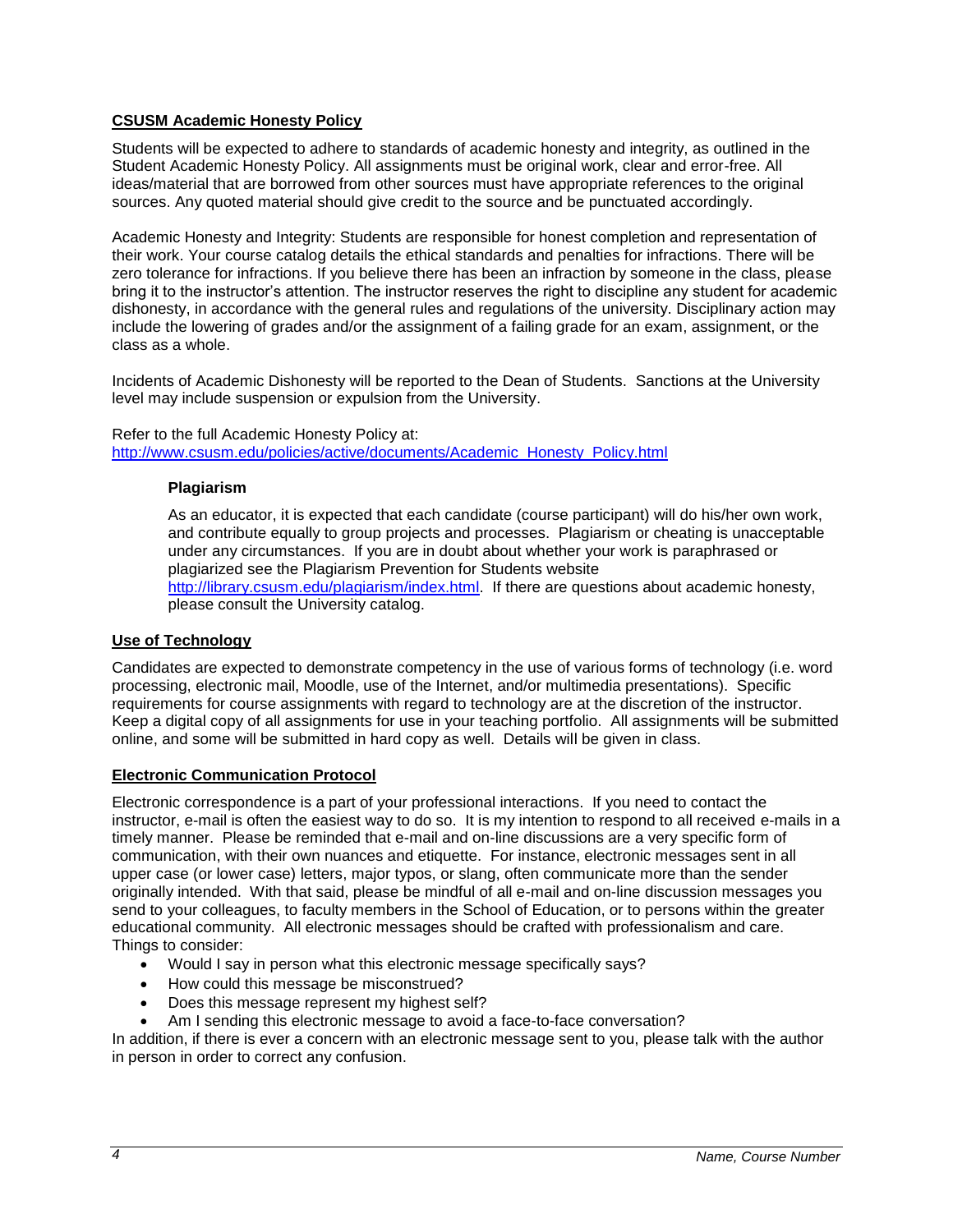#### **COURSE REQUIREMENTS**

The following factors will be considered in determining a final grade:

| <b>Assignment</b>                                         | Due date | <b>Grade points</b> |
|-----------------------------------------------------------|----------|---------------------|
| Participation and engagement:                             | On-going | 25                  |
| Active discussion in book groups, mock interviews,        |          |                     |
| and school visitations                                    |          |                     |
| <b>Philosophical chairs:</b>                              |          |                     |
| Several times during the course students will             | On-going | 10                  |
| participate in an active debate on a current topic listed |          |                     |
| in advance from the syllabus.                             |          |                     |
| Professional leadership resume:                           |          |                     |
| Students will design a professional resume with a lens    | April 4  | 15                  |
| on their leadership skills and knowledge.                 |          |                     |
|                                                           |          |                     |
| Leadership platform paper:                                |          |                     |
| A 2-3 page paper describing your philosophy on a          | April 11 | 15                  |
| school leader's primary mission.                          |          |                     |
| <b>Electronic Portfolio:</b>                              |          |                     |
| A final portfolio of student work including the resume,   | April 25 | 25                  |
| leadership platform, evidence of meeting the six          |          |                     |
| standards, and reflections.                               |          |                     |
| <b>Book Group Presentation</b>                            | May 2    | 10                  |
| As a group, teach the rest of the class the most          |          |                     |
| important things you learned from your reading.           |          |                     |
| Total                                                     |          | 100                 |

Note: All assignments must be submitted electronically on Cougar Courses on or before due dates and times.

#### **Grading Standards**

Final course grades will be based on the following grading scale:

 $A = 93\% - 100\%$ A- = 90% - 92% B+ = 87% - 89%  $B = 83\% - 86\%$ B- = 80% - 82% C+ = 77% - 79%  $C = 73% - 76%$ C- = 70% - 72%  $D = 60\% - 69\%$  $F =$  below 60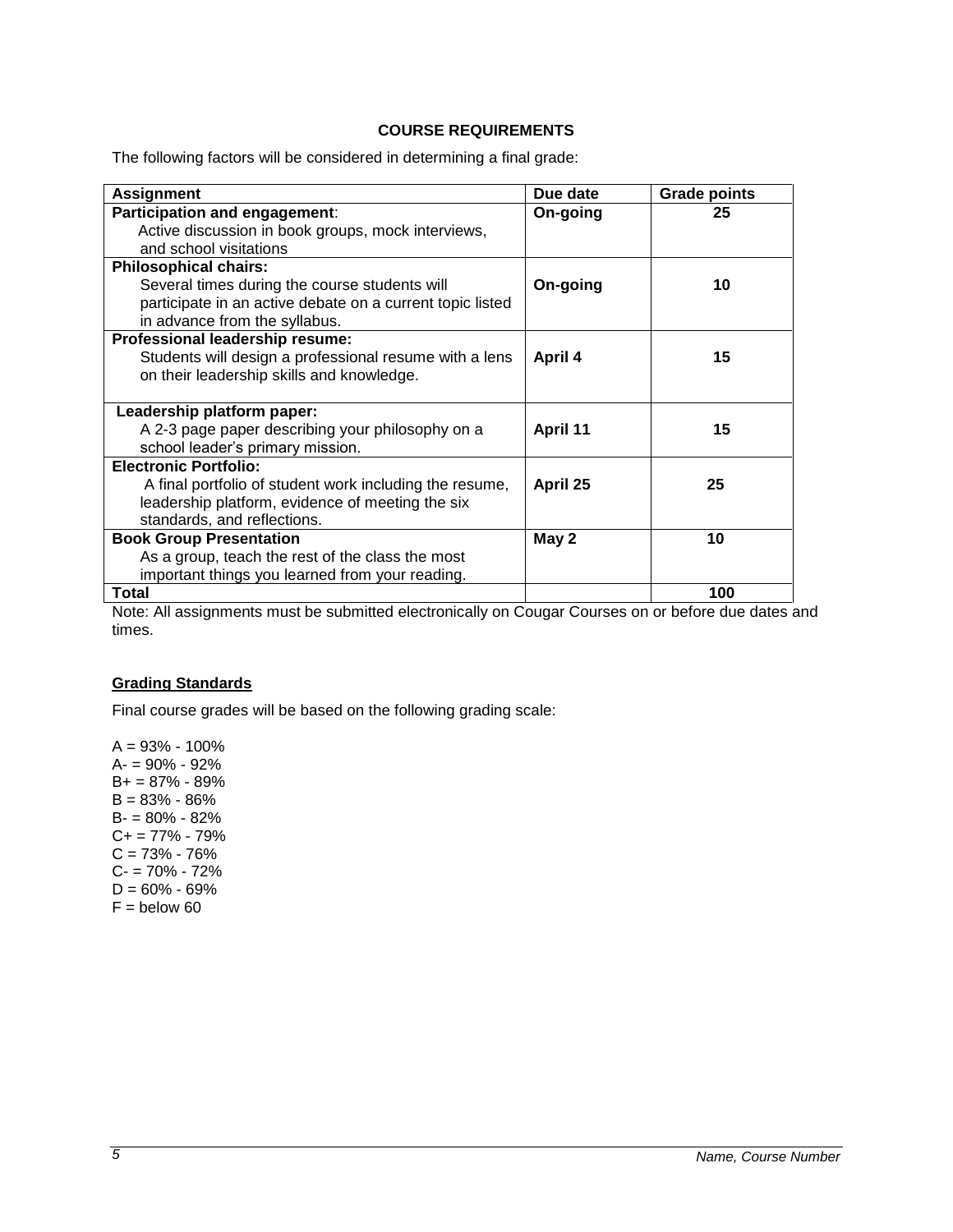# **SCHEDULE/COURSE OUTLINE**

| Date                 | <b>Topic</b>                                                                                                                                                                                                                                                                                                                                                                                                                                                                                                                                     | Assignment (if any)                                                                                                                                                                                                                                                                |
|----------------------|--------------------------------------------------------------------------------------------------------------------------------------------------------------------------------------------------------------------------------------------------------------------------------------------------------------------------------------------------------------------------------------------------------------------------------------------------------------------------------------------------------------------------------------------------|------------------------------------------------------------------------------------------------------------------------------------------------------------------------------------------------------------------------------------------------------------------------------------|
| Session 1            | <b>School Finance</b>                                                                                                                                                                                                                                                                                                                                                                                                                                                                                                                            |                                                                                                                                                                                                                                                                                    |
| Session 2            | <b>School Finance</b>                                                                                                                                                                                                                                                                                                                                                                                                                                                                                                                            |                                                                                                                                                                                                                                                                                    |
| Session 3            | School Finance                                                                                                                                                                                                                                                                                                                                                                                                                                                                                                                                   |                                                                                                                                                                                                                                                                                    |
| Session 4            | <b>School Finance</b>                                                                                                                                                                                                                                                                                                                                                                                                                                                                                                                            |                                                                                                                                                                                                                                                                                    |
| Session 5            | <b>School Finance</b>                                                                                                                                                                                                                                                                                                                                                                                                                                                                                                                            |                                                                                                                                                                                                                                                                                    |
| Session 6            | School Finance                                                                                                                                                                                                                                                                                                                                                                                                                                                                                                                                   |                                                                                                                                                                                                                                                                                    |
| Session 7<br>3/7/16  | Meet at SME<br>Class networking activities<br>٠<br>Overview of class structure and<br>٠<br>assignments<br>Create the book reading groups<br>٠<br>and develop timeline<br>Define the contemporary issues<br>٠<br>for the class<br>Investigate the schools we will<br>$\bullet$<br>visit and pose questions for me to<br>email to the speaker<br>Evaluate the current context map<br>Pilot the philosophical chairs<br>debate format<br>Establish the interview question<br>format<br>Train in Google Sites/ Weebly<br>Electronic portfolio set up |                                                                                                                                                                                                                                                                                    |
| Session 8<br>3/14/15 | Meet at San Elijo Middle School in San<br><b>Marcos</b><br>Interview with the principal<br>$\bullet$<br>Ed Admin graduates John<br>Livingston, TOSA<br>School tour- Danielle Birk<br>Philosophical chairs debate topic:<br>The adoption of the new No Child<br>Left Behind will bring important<br>changes to schools<br>Small group book discussion                                                                                                                                                                                             | Prepare for a visit to San Elijo Middle<br>$\bullet$<br>as if you were applying for a job there.<br>Prepare to participate in the<br>philosophical debate for both the pro<br>and the con side of the discussion.<br>Participate in small group discussion<br>on CPSEL Standard 1. |
| Session 9            |                                                                                                                                                                                                                                                                                                                                                                                                                                                                                                                                                  |                                                                                                                                                                                                                                                                                    |
| <b>No Session</b>    |                                                                                                                                                                                                                                                                                                                                                                                                                                                                                                                                                  |                                                                                                                                                                                                                                                                                    |
| 3/21/16              |                                                                                                                                                                                                                                                                                                                                                                                                                                                                                                                                                  |                                                                                                                                                                                                                                                                                    |
| 3/28/16              | <b>Spring Break</b>                                                                                                                                                                                                                                                                                                                                                                                                                                                                                                                              | ٠                                                                                                                                                                                                                                                                                  |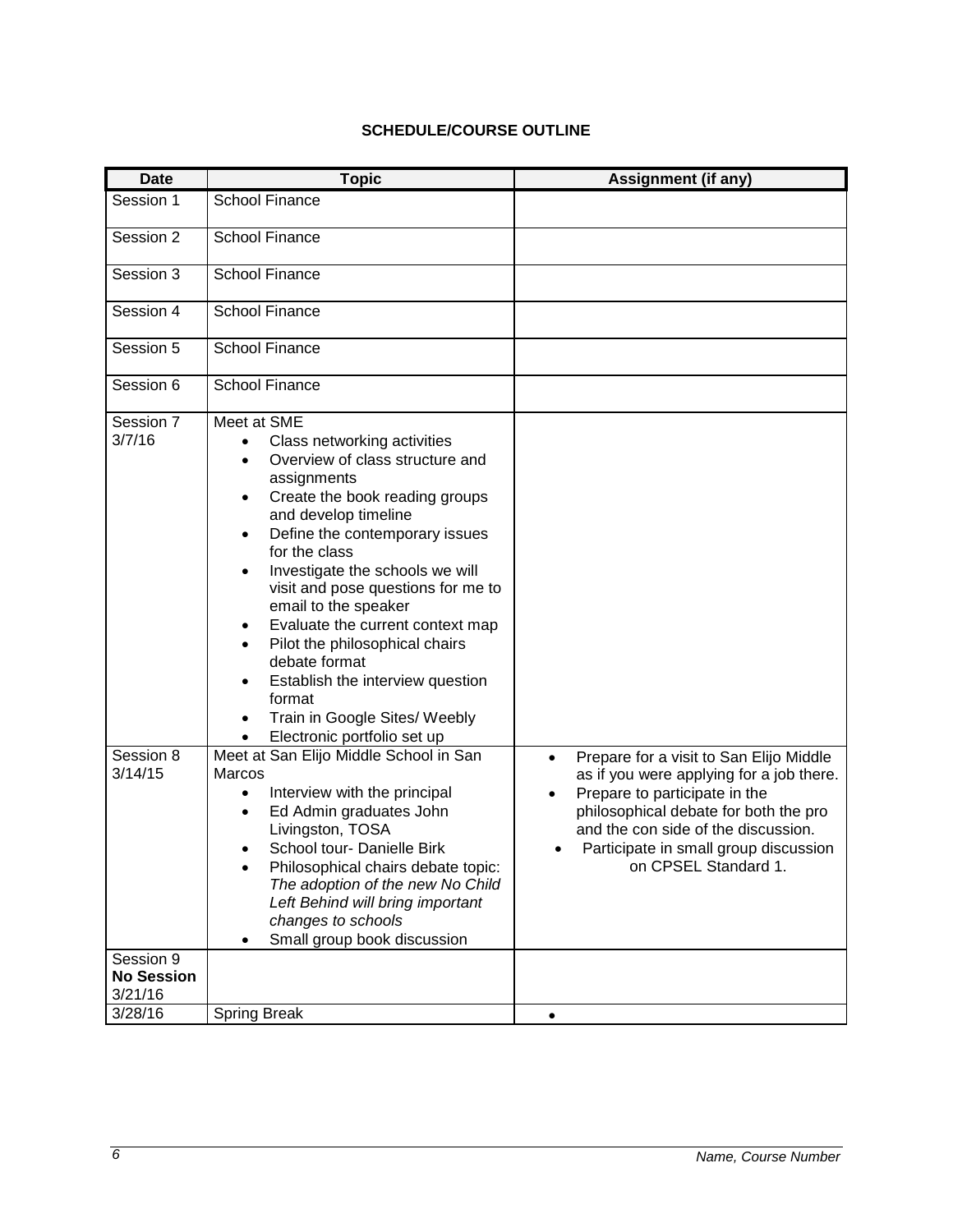| Session 10<br>4/4/16  | Meet at Vida Academy in Vista<br>Guest speaker: Erik Chagala,<br>principal, Jackie Wood, Special<br>Ed<br>School tour-<br>$\bullet$<br>Interview question practice<br>$\bullet$<br>Philosophical chairs debate topic:<br>$\bullet$<br>Schools competing for students<br>through special programs,<br>magnets, charters, facilities, etc.<br>is healthy for the educational<br>environment<br>Small group book discussion<br>٠<br>Partner work: Final portfolio,<br>standard 2 reflection | Prepare for a visit Vida Academy as if<br>$\bullet$<br>you were applying for a job there.<br>Prepare to participate in the<br>$\bullet$<br>philosophical debate for both the pro<br>and the con side of the discussion.<br>Read and be prepared to discuss<br>$\bullet$<br>your small group book.<br>Participate in small group<br>discussion on CPSEL Standard 2.                                                     |
|-----------------------|------------------------------------------------------------------------------------------------------------------------------------------------------------------------------------------------------------------------------------------------------------------------------------------------------------------------------------------------------------------------------------------------------------------------------------------------------------------------------------------|------------------------------------------------------------------------------------------------------------------------------------------------------------------------------------------------------------------------------------------------------------------------------------------------------------------------------------------------------------------------------------------------------------------------|
| Session 11<br>4/11/16 | Meet at Carlsbad High School<br>Guest speaker: Josh, Principal,<br>Michelle Gin, CEO CEF<br>School tour- Kristin Hampton<br>٠<br>Interview question practice<br>$\bullet$<br>Philosophical chairs debate topic:<br>$\bullet$<br>Digital teaching improves<br>academic achievement in schools<br>Small group book discussion<br>Partner work: Final portfolio,<br>standard 3 reflection                                                                                                   | Prepare for a visit to CHS as if you<br>$\bullet$<br>were applying for a job there.<br>Prepare to participate in the<br>philosophical debate for both the pro<br>and the con side of the discussion.<br>Read and be prepared to discuss<br>$\bullet$<br>your small group book.<br>Participate in small group discussion<br>on Standard 3.                                                                              |
| Session 12<br>4/18/16 | Meet at Jolie Ann Liechtag<br>Guest speaker: Principal,<br>School tour: Diana Brown<br>$\bullet$<br>Interview question practice<br>$\bullet$<br>Philosophical chairs debate topic:<br>English learners should only be<br>redesignated if they can't meet the<br>district redesignation criteria.<br>Small group book discussion<br>Partner work: Final portfolio, stndrd 4                                                                                                               | Due: Resume<br>Prepare for a visit to JAL as if you<br>were applying for a job there.<br>Prepare to participate in the<br>philosophical debate for both the pro<br>and the con side of the discussion.<br>Read and be prepared to discuss<br>$\bullet$<br>your small group book.<br>Participate in small group discussion<br>on Standard 4.                                                                            |
| Session 14<br>4/28/15 | Meet at High Tech High in San Marcos<br>Guest speaker: Principal<br>$\bullet$<br>Ed Admin graduates panel<br>$\bullet$<br>School tour<br>$\bullet$<br>Interview question practice<br>$\bullet$<br>Philosophical chairs debate topic:<br>$\bullet$<br>Teacher unions are the strength of<br>the profession<br>Small group book discussion<br>Partner work: Final portfolio,<br>standard 5 and 6                                                                                           | Due: Leadership platform paper<br>Prepare for a visit to High Tech High<br>$\bullet$<br>as if you were applying for a job there.<br>Prepare to participate in the<br>$\bullet$<br>philosophical debate for both the pro<br>and the con side of the discussion.<br>Read and be prepared to discuss<br>$\bullet$<br>your small group book.<br>Participate in small group discussion<br>$\bullet$<br>on Standard 5 and 6. |